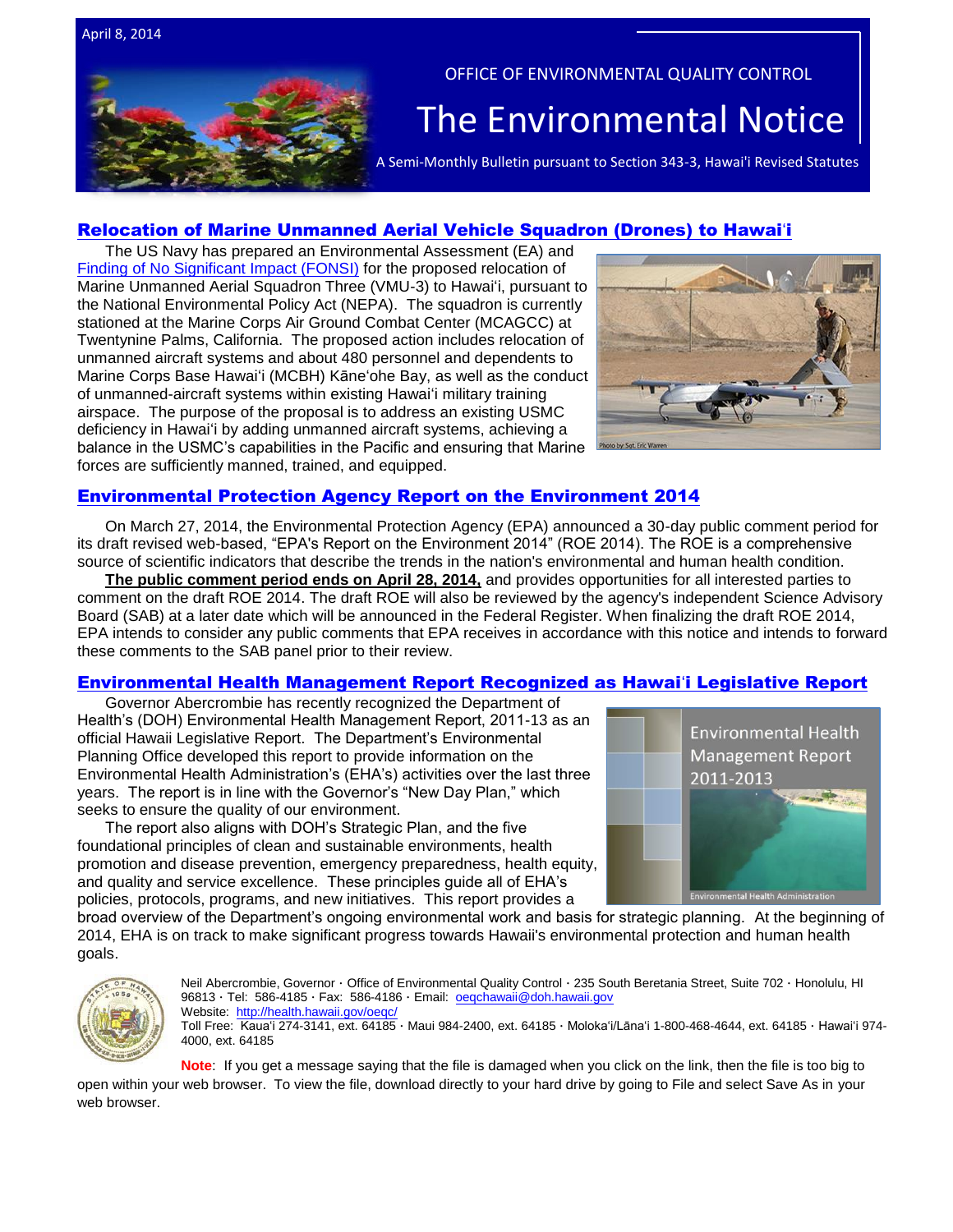## **FRONT PAGE**

| Relocation of Marine Unmanned Aerial Vehicle Squadron (Drones) to Hawai'i                                                                                                                    |  |
|----------------------------------------------------------------------------------------------------------------------------------------------------------------------------------------------|--|
| <b>Environmental Protection Agency Report on the Environment</b>                                                                                                                             |  |
| Environmental Health Management Report Recognized as Official Hawai'i Legislative Report                                                                                                     |  |
| HAWAI'I (HRS 343)                                                                                                                                                                            |  |
| 1. Humu'ula Saddle Region Hydrologic Evaluation and Exploratory Drilling Project FEA (FONSI)  3                                                                                              |  |
| 2. NELHA Connections to Queen Ka'ahumanu Hwy & Kona International Airport DEA (AFNSI)  3                                                                                                     |  |
|                                                                                                                                                                                              |  |
| O'AHU (HRS 343)                                                                                                                                                                              |  |
|                                                                                                                                                                                              |  |
|                                                                                                                                                                                              |  |
| NATIONAL ENVIRONMENTAL POLICY ACT (NEPA) NOTICE<br>Relocation of Marine Unmanned Aerial Vehicle Squadron from California to Hawai'i FEA (FONSI)  6<br><b>COASTAL ZONE MANAGEMENT NOTICES</b> |  |
|                                                                                                                                                                                              |  |
|                                                                                                                                                                                              |  |
| <b>SHORELINE NOTICES</b>                                                                                                                                                                     |  |
|                                                                                                                                                                                              |  |
| <b>FEDERAL NOTICES</b>                                                                                                                                                                       |  |
| 1. Revisions to the Hawaii SIP Regarding National Ambient Air Quality Standard Requirements10                                                                                                |  |
|                                                                                                                                                                                              |  |
|                                                                                                                                                                                              |  |
|                                                                                                                                                                                              |  |

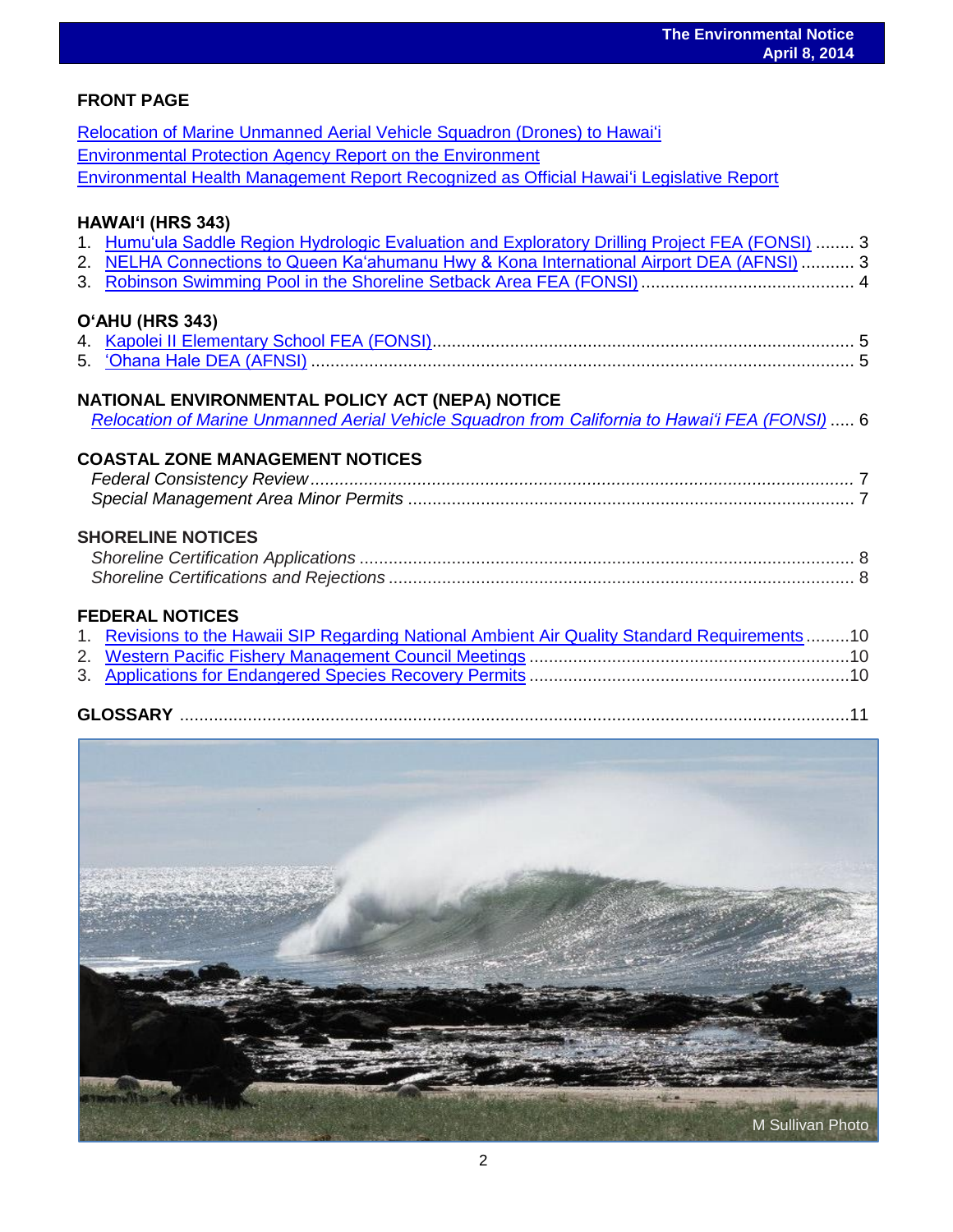## HAWAI**ʻ**I (HRS 343)

## **1. [Humu'ula Saddle Region Hydrologic Evaluation and Exploratory Drilling Project FEA \(FONSI\)](http://oeqc.doh.hawaii.gov/Shared%20Documents/EA_and_EIS_Online_Library/Hawaii/2010s/2014-04-08-HA-FEA-5B-Humuula-Saddle-Region-Hydrologic-Evaluation-and-Exploratory-Drilling-Project.pdf)**

| Island:                        | Hawaiʻi                                                    |
|--------------------------------|------------------------------------------------------------|
| District:                      | South Kohala                                               |
| TMK:                           | 6-7-001-041                                                |
| <b>Permits:</b>                | Non-Covered Source Permit; Observation Well Drilling       |
|                                | Permit                                                     |
| <b>Proposing/Determination</b> |                                                            |
| Agency:                        | University of Hawai'i, Hawai'i Institute of Geophysics and |
|                                | Planetology, 1680 East West Road, Honolulu, HI 96822.      |
|                                | Contact: Donald Thomas, 808-895-6547,                      |
|                                | E-mail dthomas@soest.hawaii.edu.                           |
| <b>Consultant:</b>             | Donald Thomas, same as above.                              |
| <b>Status:</b>                 | Finding of No Significant Impact Determination.            |



The proposed action is an investigation of the subsurface geology and hydrology of the Humuʻula Saddle region. The investigation will emplace the second of two small-diameter test bores to a depth of ~2000 m. The purpose is to collect and analyze core samples that will provide a record of the geologic structure within the study area and document structures responsible for retention and flow of groundwater through the area. The bores will access one or more saturated aquifers and allow sampling for chemical and isotopic analysis of groundwater for determination of the source and extent of groundwater within the region; the bores will enable long term monitoring of the aquifers to assess the magnitude of the groundwater resource within the region and track the impacts of global climate change on Hawaiʻi's groundwater resources. The need for the information provided by the project is that associated with longterm, sustainable management of Hawaiʻi's groundwater resources in a region where recent limited data have shown that hydrologic conditions are fundamentally different from our prior understanding. Based on the analysis of the impacts from the project, the University of Hawaiʻi makes a Finding of No Significant Impact for the project.

## **2. [NELHA Connections to Queen Kaʻahumanu Hwy & Kona International Airport DEA \(AFNSI\)](http://oeqc.doh.hawaii.gov/Shared%20Documents/EA_and_EIS_Online_Library/Hawaii/2010s/2014-04-08-HA-DEA-5B-Natural-Energy-Laboratory-of-Hawaii-Authority.pdf)**

| Island:                        | Hawai'i                                                        |                 |
|--------------------------------|----------------------------------------------------------------|-----------------|
| <b>District:</b>               | North Kona                                                     |                 |
| TMK:                           | 7-3-043:072, and 7-3-043:073                                   |                 |
| <b>Proposing/Determination</b> |                                                                |                 |
| Agency:                        | Natural Energy Laboratory of Hawai'i Authority,                |                 |
|                                | 73-4460 Queen Ka'ahumanu Highway, #101, Kailua-<br>Kahua Ko    |                 |
|                                | Kona, HI 96740-2637. Contact: Greg Barbour, 808-327-           | $\overline{18}$ |
|                                | 9585.                                                          |                 |
| <b>Consultant:</b>             | Parsons Brinckerhoff, 1001 Bishop Street, American             |                 |
|                                | Savings Bank Tower, Suite 2400, Honolulu, HI 96813.            |                 |
|                                | Contact: James Hayes, 808-566-2239.                            |                 |
| Status:                        | Statutory 30-day public review and comment period starts;      |                 |
|                                | comments are due by May 8, 2014. Please send                   |                 |
|                                | comments to the proposing/determination agency and consultant. |                 |



The Natural Energy Laboratory of Hawai'i Authority (NELHA) is a quasi-public agency of the State of Hawai'i and administers the Hawai'i Ocean Science and Technology Park (HOST Park) at Keāhole Point, Kailua-Kona. The purpose of the proposed project is to maintain and create connectivity between NELHA and HOST Park and regional transportation facilities. NELHA and the State of Hawai'i Department of Transportation (HDOT) are proposing to provide connections between NELHA's HOST Park roads and (a) HDOT's Queen Ka'ahumanu Highway, and (b) roadways within the Kona International Airport at Keahole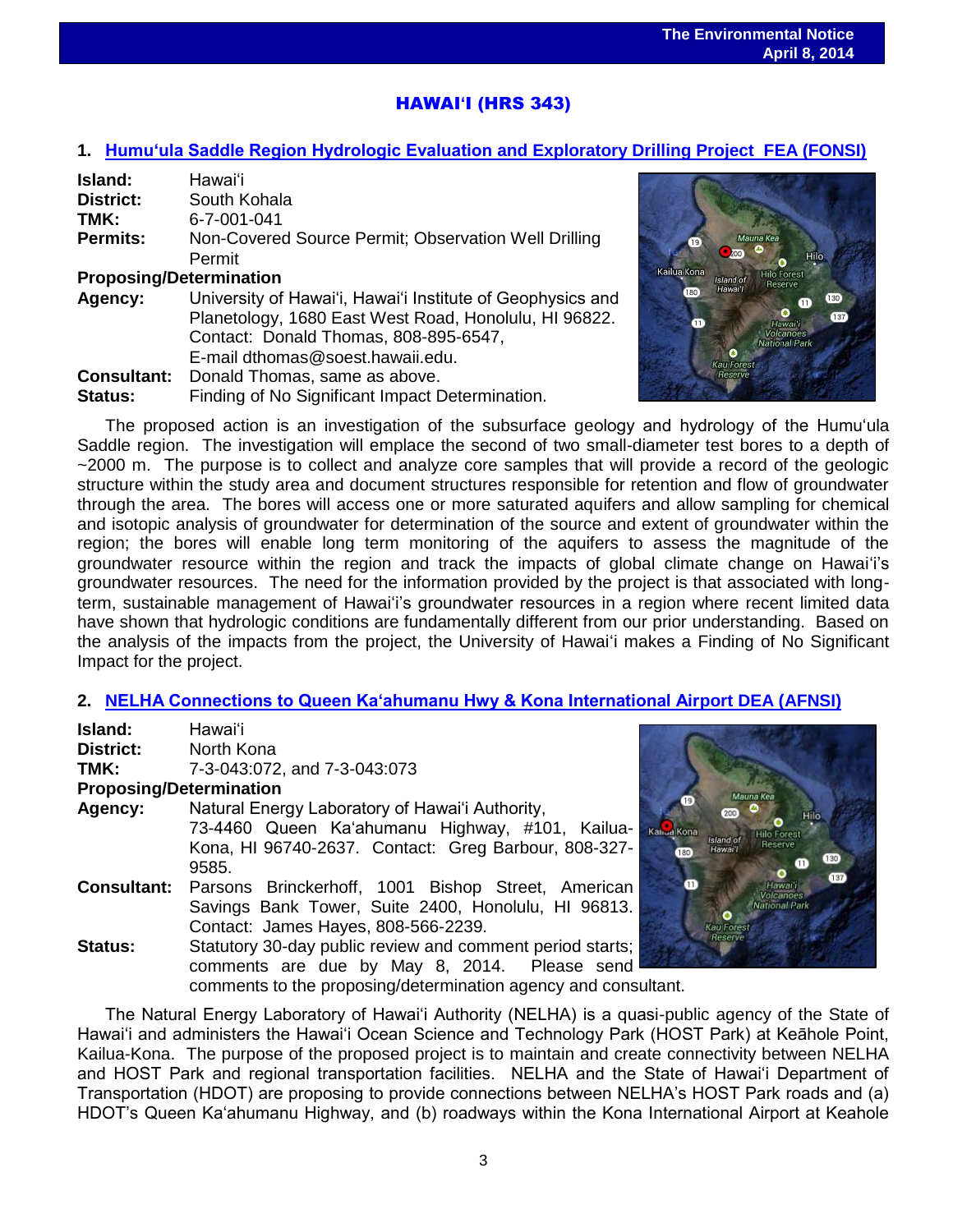#### **The Environmental Notice April 8, 2014**

 (KOA). Land use plans and traffic modeling indicate that as the overall region grows, and transportation demand grows, more roadway network interconnectivity will be required to avoid delays and maintain public safety. The first phase of the proposed project would be in the next ten years and Phase 2 of the proposed project would occur when NELHA, HOST Park, and surrounding developments, such as KOA expansion and nearby proposed or envisioned residential developments in long-range plans, approach full build-out. Phase 2 is not projected to occur until roughly 2035.

## **3. [Robinson Swimming Pool in the Shoreline Setback Area FEA \(FONSI\)](http://oeqc.doh.hawaii.gov/Shared%20Documents/EA_and_EIS_Online_Library/Hawaii/2010s/2014-04-08-HA-FEA-5E-Robinson-Swimming-Pool-in-the-Shoreline-Setback-Area.pdf)**

| Island:            | Hawai'i                                                                                                      |
|--------------------|--------------------------------------------------------------------------------------------------------------|
| <b>District:</b>   | North Kona                                                                                                   |
| TMK:               | (3rd) 7-5-005:024                                                                                            |
| <b>Permits:</b>    | Special Management Area Permit or Exemption,                                                                 |
|                    | Shoreline Setback Variance, Plan Approval, National<br><b>Pollutant Discharge Elimination System Permit.</b> |
| <b>Applicant:</b>  | Jim Robinson, 75-5492 Kona Bay Drive, Kailua-Kona, HI<br>96745.                                              |
| <b>Approving</b>   |                                                                                                              |
| Agency:            | County of Hawai'i, Planning Department, 101 Aupuni                                                           |
|                    | Street, Suite 3, Hilo HI 96720. Contact: Daryn Arai, 808-                                                    |
|                    | 961-8142.                                                                                                    |
| <b>Consultant:</b> | Geometrician Assoc., PO Box 396, Hilo HI 96721.                                                              |
|                    | Contact: Ron Terry, 808-969-7090.                                                                            |
| Status:            | Finding of No Significant Impact Determination.                                                              |



Jim Robinson proposes to build a 15 by 30-foot saltwater swimming pool and related improvements between his home and a wall that forms the makai boundary of his Kona Bay Estates property and is the certified shoreline. The proposed location mauka of the wall is the only available site on this small lot for a pool. The improvements also include a 7.5-foot diameter spa at grade, a tile pool deck and a 4-foot high pool security fence set back 5 feet from the existing rock wall.

The Kona Bay Estates subdivision has a public access plan with two 10-foot-wide mauka-makai access points and a lateral shoreline access for hikers, sunbathers and fishers along the top of a low rock wall on the makai edge of all the oceanfront properties. The shoreline fronting the subdivision was certified in 1984 at between 22 feet and 42 feet seaward of the makai property line of the parcels. This allowed many neighboring lots to utilize the area behind the wall for structures, including swimming pools without a shoreline setback variance. There are currently 20 swimming pools similarly positioned on the subdivision's 32 lots. There do not appear to have been any adverse impacts on shoreline processes or ecosystems as a result of these having pools on the mauka side of the subdivision wall, and lateral shoreline access has been carefully maintained along the wall. No sensitive biological, hydrological, archaeological, cultural or other important resources are present on the lot. As such, the Robinsons' proposed pool has little potential to cause long-term adverse impacts.

Construction activities would produce short-term impacts to noise, air quality, access and scenery. Implementation of standard construction Best Management Practices are proposed as Shoreline Setback Variance conditions to ensure that construction-related damage is avoided or minimized.

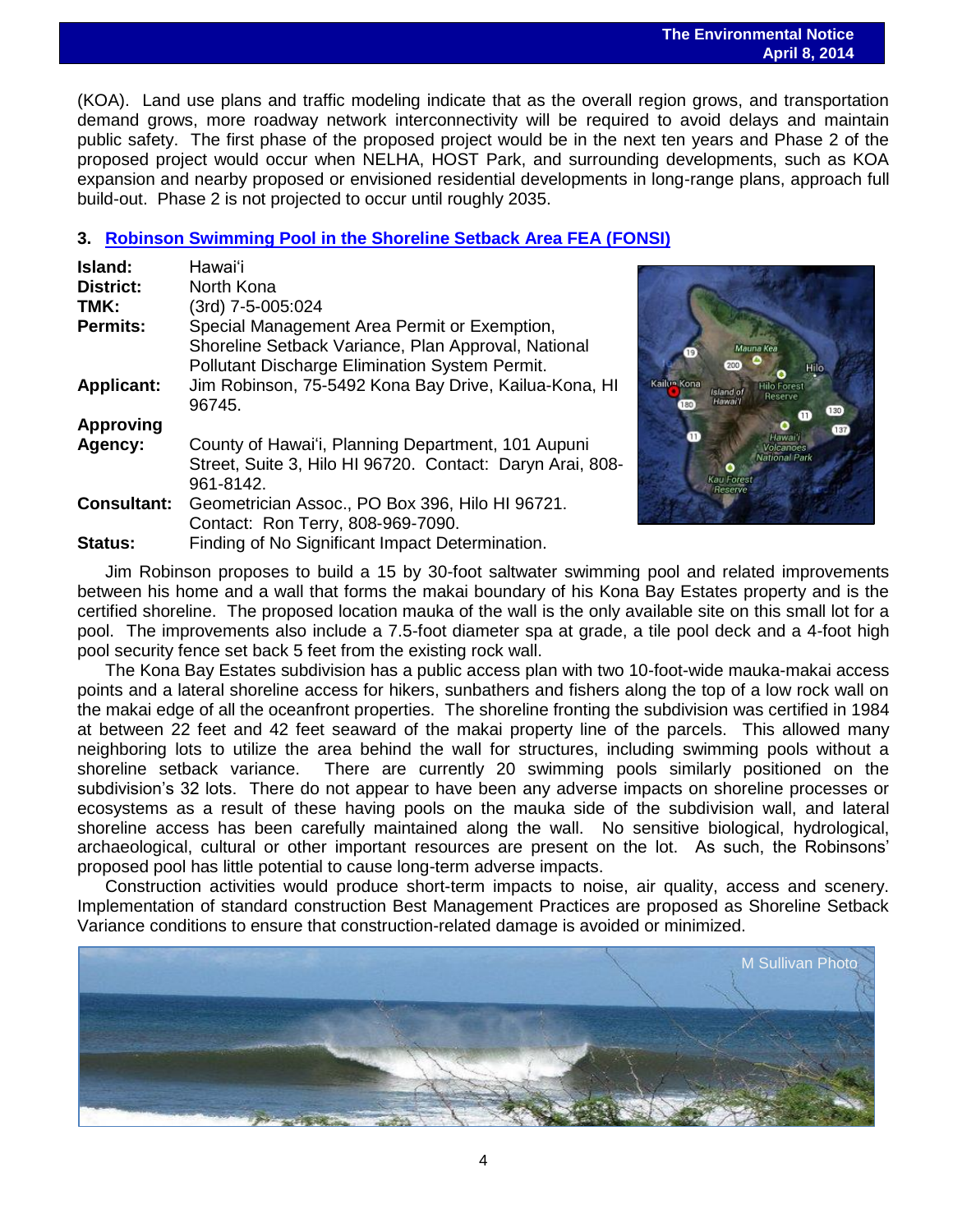## **4. [Kapolei II Elementary School](http://oeqc.doh.hawaii.gov/Shared%20Documents/EA_and_EIS_Online_Library/Oahu/2010s/2014-04-08-OA-FEA-5B-Kapolei-II-Elementary-School.pdf) FEA (FONSI)**

| Island:                        | Oʻahu                                                   |
|--------------------------------|---------------------------------------------------------|
| <b>District:</b>               | 'Ewa                                                    |
| TMK:                           | $(1)$ 9-1-160:24 and $(1)$ 9-1-158:62                   |
| <b>Permits:</b>                | Construction and building permits, Kapolei Urban        |
|                                | Design Approval, and NPDES.                             |
| <b>Proposing/Determination</b> |                                                         |
| Agency:                        | Department of Education, Facilities Development         |
|                                | Branch, Office of School Facilities & Support Services, |
|                                | 4680 Kalanianaole Highway, TB1A, Honolulu, HI           |
|                                | 96821.                                                  |
|                                | Contact: Gaylyn Nakatsuka, 808-377-8315.                |
| <b>Consultant:</b>             | Belt Collins Hawaii LLC, 2153 North King Street, Suite: |
|                                | Contact: Joanne Hiramatsu, 808-521-5361.                |
| <b>Cinturi</b>                 | Einding of No. Cignificant Impact Determination         |



200, Honolulu, HI 96819. **Status:** Finding of No Significant Impact Determination.

The State Department of Education proposes construction of a new elementary school on Kunehi Street in Kapolei in response to population growth in the Kapolei area and high enrollments at existing schools. Kapolei II Elementary is being designed as a Twenty-First Century Learning Environment for children in PK through Grade 5. It will be designed to serve up to 750 students.

The school would include more than 100,000 square feet of enclosed space, along with a data center. More than 122,000 square feet of outdoor physical education space would also be provided. The project will be designed to meet LEED Silver standards or better. Space has been identified for potential expansion—for portable classrooms and a two-story classroom building—if in time it is necessary to expand enrollment.

The site has long been disturbed and has been filled and graded. Infrastructure has been developed for the Mehana subdivision, anticipating the construction of the school. No historical or cultural resources are on the site; no impacts on such resources are expected.

The main socio-economic impact and impact on public facilities would be the provision of a new school, serving students and increasing school capacity in the region. No significant impact on traffic is expected.

## **5. ['Ohana Hale DEA \(AFNSI\)](http://oeqc.doh.hawaii.gov/Shared%20Documents/EA_and_EIS_Online_Library/Oahu/2010s/2014-04-08-OA-DEA-5E-Ohana-Hale.pdf)**

| Island:            | Oʻahu                                                                                                                               |  |
|--------------------|-------------------------------------------------------------------------------------------------------------------------------------|--|
| <b>District:</b>   | Honolulu                                                                                                                            |  |
| TMK:               | $(1)$ 2-3-028: 004                                                                                                                  |  |
| <b>Permits:</b>    | Building permits; Grubbing, Grading/Trenching.                                                                                      |  |
| <b>Applicant:</b>  | MJF Development Corporation, 1541 South Beretania<br>Street, 4th Floor, Honolulu, HI 96818.<br>Contact: Franco Mola, 808-744-8072.  |  |
| <b>Approving</b>   |                                                                                                                                     |  |
| Agency:            | Hawaii Housing Finance & Development Corporation,<br>677 Queen Street, Honolulu, HI 96813.<br>Contact: Ken Takahashi, 808-587-0547. |  |
| <b>Consultant:</b> | Hawaii Planning, LLC, 1001 Bishop Street, American Sa<br>Hanalulu HL00012, Captact: Dannie Cilve, 000 521 04                        |  |



vings Bank Tower, Suite 2755, Honolulu, HI 96813. Contact: Dennis Silva, 808-521-9418, ext 1005.

**Status:** Statutory 30-day public review and comment period starts; comments are due by May 8, 2014. Please send comments to the applicant, approving agency, and consultant.

MJF Development Corporation is proposing to design and build a 180-unit residential condominium named "'Ohana Hale" on a 14,400 parcel located at 929 Pumehana Street, Honolulu, with the Tax Map Key: (1) 2-3-028: 004. The vision for 'Ohana Hale is to provide affordable housing in the urban Honolulu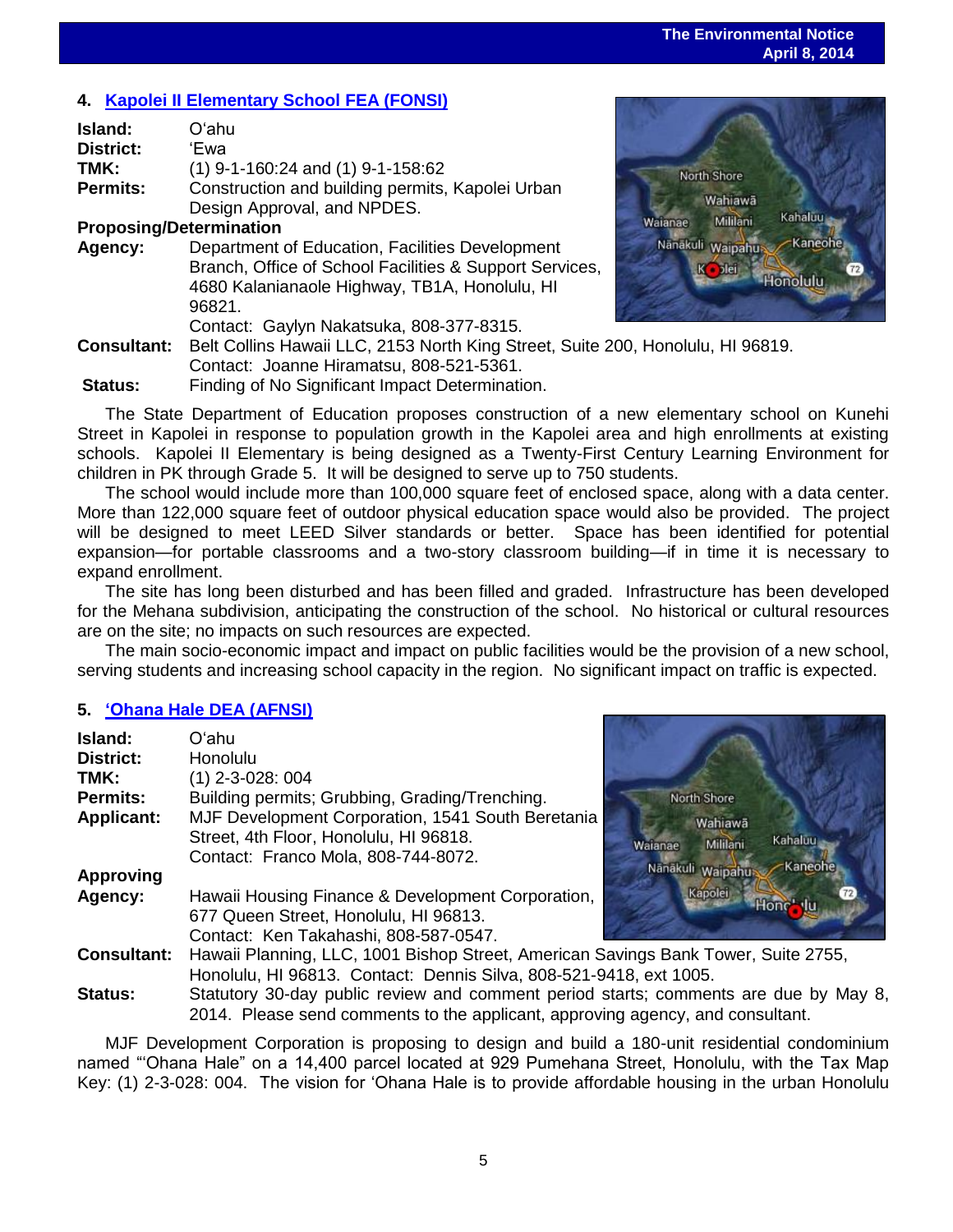area. A minimum of 60%, equal to 108 units will be priced to be affordable to households earning between 100% to 120% of the HUD median income of Oahu.

The 'Ohana Hale condominium addresses the need for affordable housing on O'ahu, particularly within Honolulu's primary urban center (PUC). New affordable housing has primarily been developed in suburban Oahu, where residents are separated by considerable commutes from their workplace. In the urban center, affordable housing more often consists of rental housing. This has resulted in a shortage of for-sale affordable residential dwellings for working residents.

'Ohana Hale is an urban infill development. Urban infill can be defined as new development that is sited on vacant or under-developed land within an existing community, and that is enclosed by other types of development and land uses. Municipalities are also encouraging the practice of urban infill as it is more efficient to use existing infrastructure and services than it is to extend infrastructure and services farther afield.

## NATIONAL ENVIRONMENTAL POLICY ACT (NEPA) NOTICE

**Relocation of [Marine Unmanned Aerial Vehicle Squadron from](http://oeqc.doh.hawaii.gov/Shared%20Documents/EA_and_EIS_Online_Library/NEPA%20and%20Other%20Documents/2014-04-08-NEPA-FEA-Relocation-of-Unmanned-Aerial-Vehicle-Squadron-from-California-to-Hawaii.pdf) California to Hawai'i**

| <b>Applicable Law:</b>     | <b>National Environmental Policy Act (NEPA)</b>                                 |
|----------------------------|---------------------------------------------------------------------------------|
| <b>Type of Document:</b>   | FEA                                                                             |
| Island:                    | Hawai'i, Kaua'i, O'ahu                                                          |
| <b>Proposing/Approving</b> |                                                                                 |
| Agency:                    | Department of the Navy, Naval Facilities Engineering Command, Pacific,          |
|                            | 258 Makalapa Drive, Suite 100, Pearl Harbor, HI 96860-3134.                     |
|                            | Contact: Planner in Charge, VMU-3 EA, EV21                                      |
| <b>Consultant:</b>         | Leidos, Inc., 405 South 8 <sup>th</sup> Street, Suite 301, Boise, ID 83702.     |
| <b>Status:</b>             | The final EA and Finding of No Significant Impact (FONSI) are available for     |
|                            | download at:                                                                    |
|                            | http://www.mcbhawaii.marines.mil/UnitHome/FeaturedInformation/UAV.aspx.         |
|                            | For further information, contact: Planner in Charge, VMU-3 EA, Code EV21, Naval |
|                            | Facilities Engineering Command, Pacific, Pearl Harbor, HI 96860-3134.           |

Pursuant to the Council on Environmental Quality regulations implementing the National Environmental Policy Act, the U.S. Navy and Marine Corps Base Hawaiʻi give notice that an Environmental Assessment (EA) has been prepared, and an Environmental Impact Statement (EIS) is not required for the relocation of Marine Unmanned Aerial Vehicle Squadron Three (VMU-3) from Marine Corps Air Ground Combat Center (MCAGCC), Twentynine Palms, California to Marine Corps Base Hawaiʻi, Kāneʻohe Bay for permanent basing and squadron training.

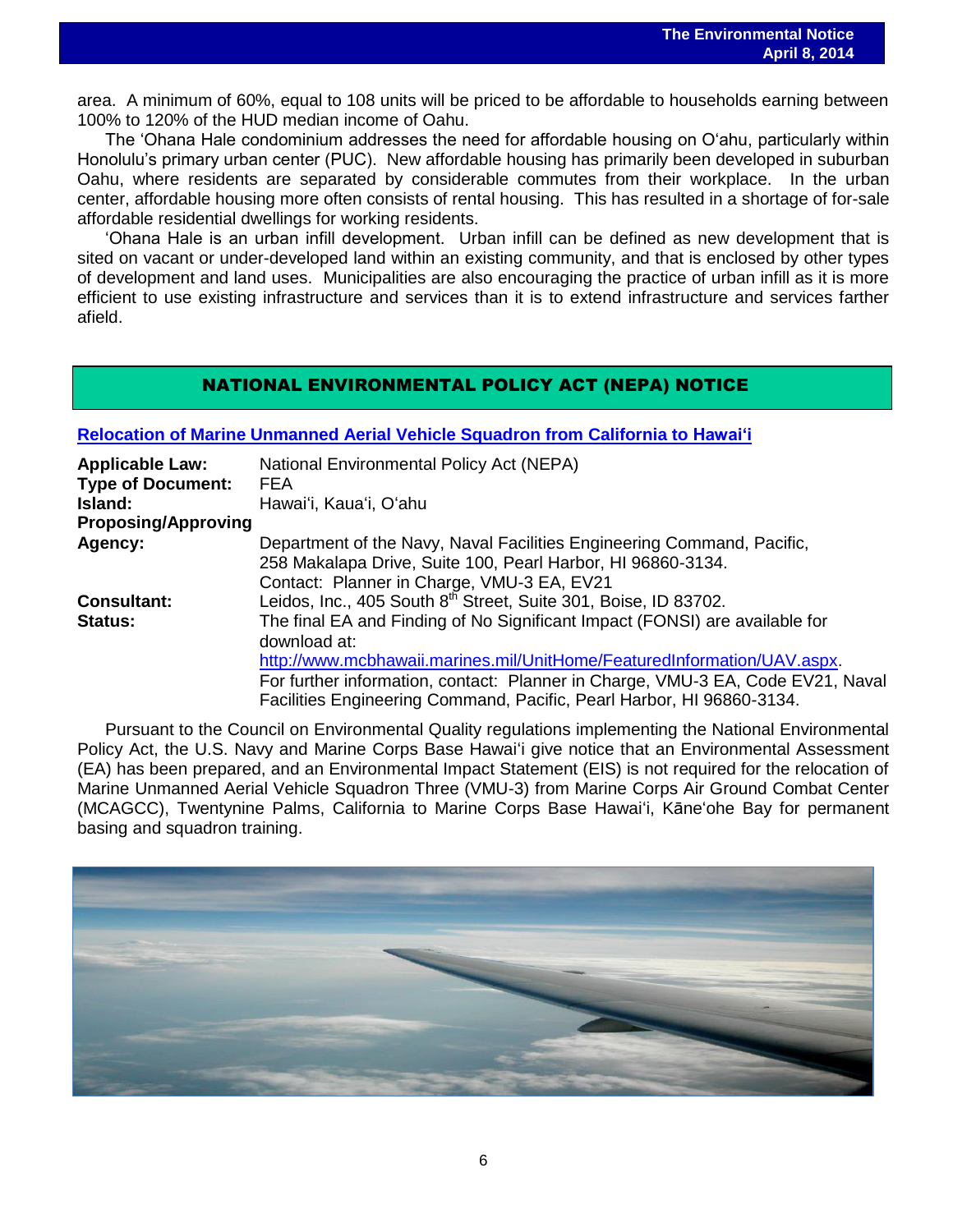## COASTAL ZONE MANAGEMENT NOTICES

## Federal Consistency Review

The Hawaiʻi Coastal Zone Management (CZM) Program has received the following federal action to review for consistency with the CZM objectives and policies in Chapter 205A, Hawaiʻi Revised Statutes. This public notice is being provided in accordance with section 306(d) (14) of the National Coastal Zone Management Act of 1972, as amended. For general information about CZM federal consistency please call John Nakagawa with the Hawaiʻi CZM Program at 587-2878. For neighboring islands use the following toll free numbers: Lānaʻi & Molokai: 468-4644 x72878, Kauaʻi: 274-3141 x72878, Maui: 984- 2400 x72878 or Hawaiʻi: 974-4000 x72878. For specific information or questions about an action listed below please contact the CZM staff person identified for each action. Federally mandated deadlines require that comments be received by the date specified for each CZM consistency review. Comments may be submitted by mail, electronic mail or fax, as indicated below.

## *Mail*: Office of Planning

Department of Business, Economic Development and Tourism P.O. Box 2359 Honolulu, Hawaiʻi 96804

*Email*: [jnakagaw@dbedt.hawaii.gov](mailto:jnakagaw@dbedt.hawaii.gov)

*Fax*: (808) 587-2899

## **Kaumalapau Harbor Mooring Buoys, Lānaʻi**

| <b>Location:</b>       | Kaumalapau Harbor designated mooring area, Lāna'i       |
|------------------------|---------------------------------------------------------|
| TMK:                   | Seaward of (2) 4-9-3:26                                 |
| <b>Federal Action:</b> | <b>Federal Permit</b>                                   |
| <b>Federal Agency:</b> | U.S. Army Corps of Engineers, Honolulu District         |
| <b>Applicant:</b>      | Lanai Resorts, LLC                                      |
| Contact:               | Mr. Peter Young, Ho'okuleana, LLC, (808) 226-3567       |
| Pronosed Action.       | Install 4 single-hoat mooring stations within the Denar |

**Proposed Action:** Install 4 single-boat mooring stations within the Department of Land and Natural Resources designated Offshore Mooring Area at Kaumalapau Harbor. The moorings will include 3 twopoint moorings and 1 single-point mooring. The single-point mooring is designed for a 28-foot vessel, with a 60-foot radius watch circle from the center point. The two-point mooring stations are designed for two 46-foot vessels and one 65-foot vessel. All mooring anchors and legs will be located on sandy substrate. The mooring stations will be the surface mooring ball with a storm pennant for the single-point mooring, and the center of the two mooring balls with pennants for the two-point moorings.

**CZM Contact:** John Nakagawa, 587-2878, [jnakagaw@dbedt.hawaii.gov](mailto:jnakagaw@dbedt.hawaii.gov) **Comments Due:** April 22, 2014

| <b>Special Management Area (SMA) Minor Permits</b>                                                                                                                                                                         |                                                                                  |                                                          |  |  |  |
|----------------------------------------------------------------------------------------------------------------------------------------------------------------------------------------------------------------------------|----------------------------------------------------------------------------------|----------------------------------------------------------|--|--|--|
| The SMA Minor permits below have been approved (HRS 205A-30). For more information, contact the County/State<br>Planning Department. Honolulu (768-8014); Hawai'i (East HI 961-8288, West HI 323-4770); Kaua'i (241-4050); |                                                                                  |                                                          |  |  |  |
|                                                                                                                                                                                                                            | Maui (270-7735); Kaka'ako or Kalaeloa Community Development District (587-2841). |                                                          |  |  |  |
| <b>Applicant/Agent</b><br><b>Location (TMK)</b><br><b>Description (File No.)</b>                                                                                                                                           |                                                                                  |                                                          |  |  |  |
| Hawai'i: Waiākea (2-1-017: 019 and<br>021)                                                                                                                                                                                 | Removal of Norfolk Pine and Albezia Trees (SMM 14-<br>298)                       | Department of Parks and<br>Recreation, County of Hawai'i |  |  |  |
| Maui: Wailea (2-1-023: 006)                                                                                                                                                                                                | Apartment Alteration BLDG 3-C, Unit 301 and 303 (SM2<br>20120017)                | Satish K Gholkar                                         |  |  |  |
| Maui: (4-6-030: 014)                                                                                                                                                                                                       | Apartment Alteration / Addition (SM2 20140025)                                   | Bryan M Mckuin                                           |  |  |  |
| Maui: Wailea (2-1-023: 005)                                                                                                                                                                                                | Maxfield Condo Renovations (SM2 20140027)                                        | Satish K Gholkar                                         |  |  |  |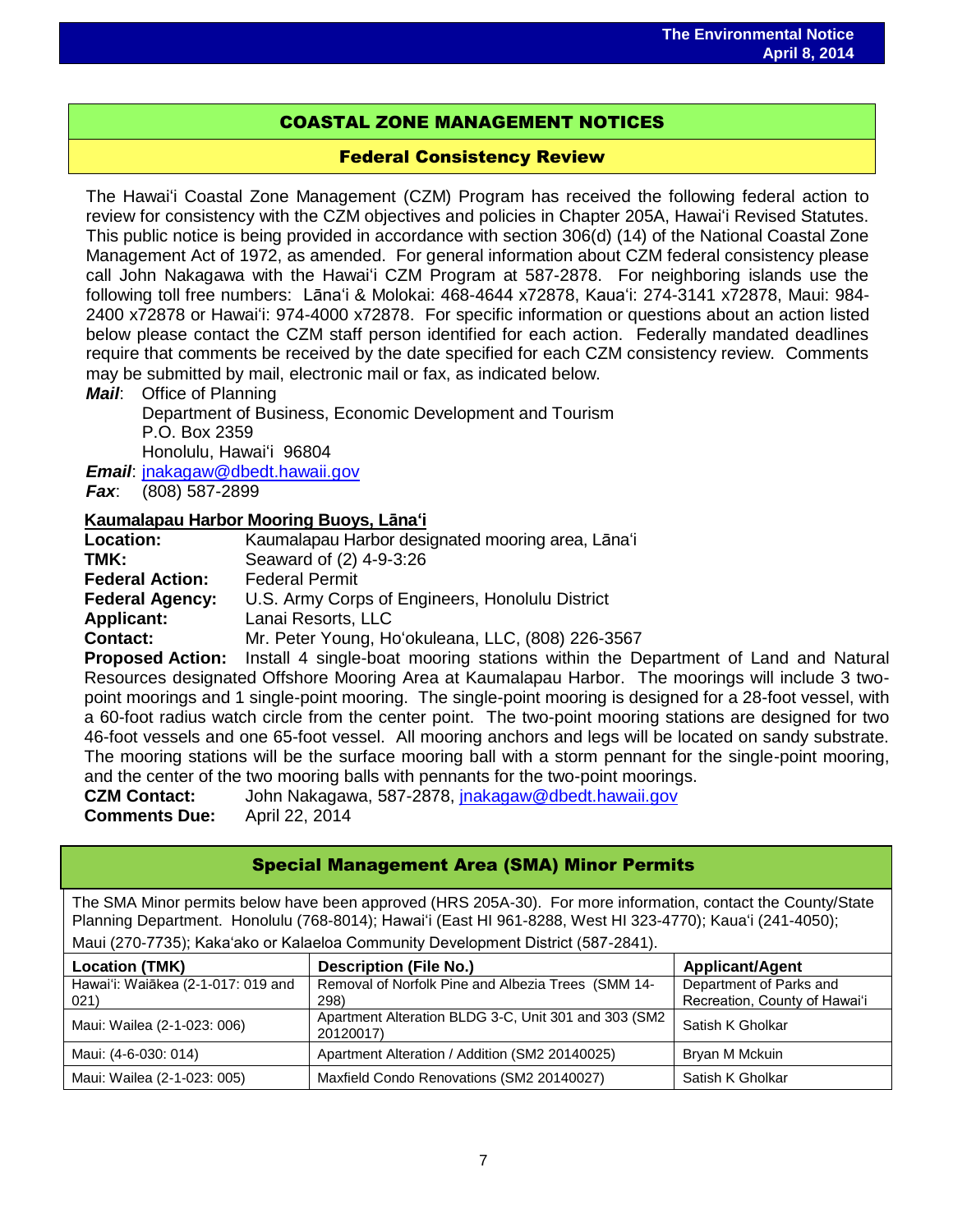## SHORELINE NOTICES

## **Shoreline Certification Applications**

The shoreline certification applications above are available for review at the DLNR Offices on Kauaʻi, Hawaiʻi, Maui, and Honolulu, 1151 Punchbowl Street, Room 220 (HRS 205A-42 and HAR 13-222-12). All comments shall be submitted in writing to the State Land Surveyor, 1151 Punchbowl Street, Room 210, Honolulu, HI 96813 and postmarked no later than 15 calendar days from the date of the public notice of the application. For more information, call Ian Hirokawa at 587-0420.

| File No.<br>Date |         | Location                                                                                                                                                                                                                                                                                           | <b>Applicant/Owner</b>                                                     | <b>TMK</b>  |
|------------------|---------|----------------------------------------------------------------------------------------------------------------------------------------------------------------------------------------------------------------------------------------------------------------------------------------------------|----------------------------------------------------------------------------|-------------|
| OA-1576          | 3/12/14 | Lot 126 of Map 46 of Land Court Application<br>772 situate at Lā'ie, Ko'olauloa, O'ahu<br>Address: 55-273 Kamehemeha Highway<br>Purpose: Slope stabilization and building<br>setback line                                                                                                          | Gil P. Bumanglag/<br>Richard James & Susan<br>Walker Kowen                 | 5-5-002:019 |
| OA-1577          | 3/17/14 | Lot 6 being 6, 6-A and portion of Lot 5 as<br>shown on Bishop Estate Map 2713 Wai'alae<br>Beach Lots Section "C" being a portion of R.P.<br>3578, L.C. Aw. 10613, Ap. 3 to A. Paki situate<br>at Wai'alae Iki, Honolulu, O'ahu<br>Address: 4929 Kalaniana'ole Highway<br>Purpose: Setback purposes | Austin, Tsutsumi &<br>Associates, Inc./ Elizabeth<br>A. Hoddick Trust      | 3-5-022:015 |
| OA-1578          | 3/20/14 | Lot 4-A Section A Kawailoa Beach Lots being<br>a portion of Royal Patent 4475, Land<br>Commission Award 7713, Apana 33 to V.<br>Kamamalu situate at Kawailoa, Waialua, O'ahu<br>Address: 61-673 Kamehameha Highway<br>Purpose: Calculate building potential and<br>obtain building permit          | Wesley T. Tengan/ Wade<br>Barrow                                           | 6-1-010:012 |
| OA-1579          | 3/21/14 | Lot A portion of L.P. 8105, L.C. Aw. 7589 to<br>Kaho'onana No Kaianapau and Por. R.P.<br>4475, L.C. Aw. 7713, Ap. 50 to V. Kamamalu<br>situate at Wai'alae-Nui, Honolulu, O'ahu<br>Address: 4837 Kahala Avenue<br>Purpose: Building permit                                                         | Walter P. Thompson, Inc./<br>John & Susan Ocampo                           | 3-5-050:006 |
| OA-1580          | 3/24/14 | Lot 68 (Map 10) of Land Court Application 23<br>situate at Kaipapau, Ko'olauloa, O'ahu<br>Address: 54-001 Ahinalu Place<br>Purpose: Permitting purposes                                                                                                                                            | Austin, Tsutsumi &<br>Associates, Inc./ August J.<br>and Veronica Q. Monge | 5-4-003:035 |

## **Shoreline Certification and Rejections**

The shoreline notices below have been proposed for certification or rejection by DLNR (HRS 205A-42 and HAR 13- 222-26). Any person or agency who wants to appeal shall file a notice of appeal in writing with DLNR no later than 20 calendar days from the date of this public notice. Send the appeal to the Board of Land and Natural Resource, 1151 Punchbowl Street, Room 220, Honolulu, HI 96813.

| File No. | <b>Proposed/Rejected</b>                   | Location                                                                                                                                                                         | <b>Applicant/Owner</b>                                                  | TMK         |
|----------|--------------------------------------------|----------------------------------------------------------------------------------------------------------------------------------------------------------------------------------|-------------------------------------------------------------------------|-------------|
| OA-1566  | <b>Proposed Shoreline</b><br>Certification | Lot 3 as shown on Map 4 of Land Court<br>Application 726 situate at Punalu'u-<br>Makai, Kane'ohe, Ko'olaupoko O'ahu<br>Address: 45-75 Waikalua Road<br>Purpose: Building permits | Ryan M. Suzuki/ WB<br>Hui, LLC                                          | 4-5-005:059 |
| OA-1568  | <b>Proposed Shoreline</b><br>Certification | Lot 339 Land Court Application 616<br>situate at Kailua, Ko'olaupoko, O'ahu<br>Address: 1528 Mokulua Drive<br>Purpose: Building permit                                           | Walter P. Thompson,<br>Inc./ Global Spring<br>Management Hawai'i<br>LLC | 4-3-003:065 |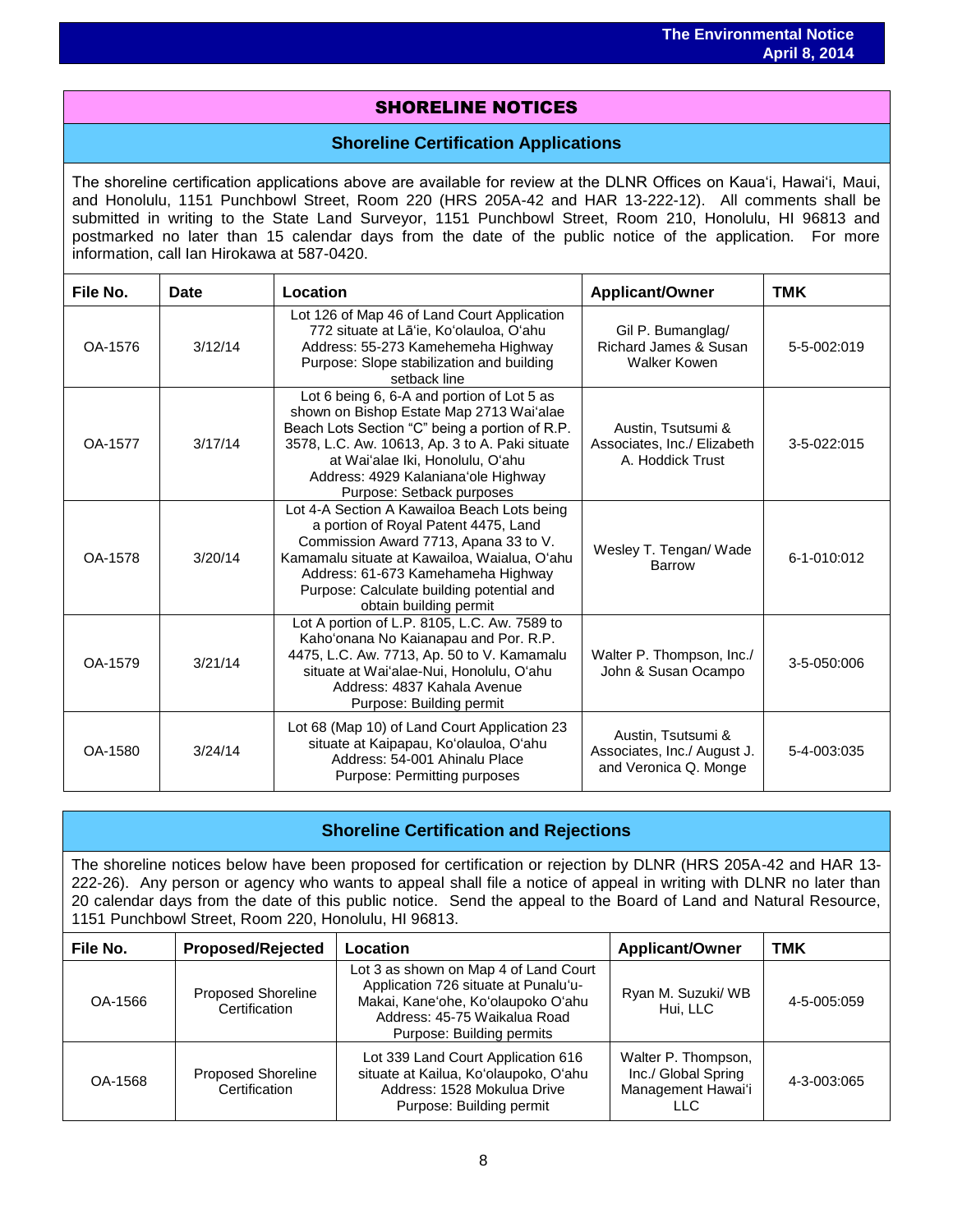### **The Environmental Notice April 8, 2014**

| OA-1570 | Proposed Shoreline<br>Certification | Lot 5 (File Plan 750) of Maunalua Bay<br>View Lots Subdivision, Unit 1 situate at<br>Maunalua, Honolulu, O'ahu<br>Address: 176 Hanapepe Loop<br>Purpose: New construction                                                                                                                                                                                                                               | <b>Engineers Surveyors</b><br>Hawaii, Inc./ Mark<br>Gosselin                  | 3-9-026:001                                    |
|---------|-------------------------------------|---------------------------------------------------------------------------------------------------------------------------------------------------------------------------------------------------------------------------------------------------------------------------------------------------------------------------------------------------------------------------------------------------------|-------------------------------------------------------------------------------|------------------------------------------------|
| MA-560  | Proposed Shoreline<br>Certification | All of Royal Patent 7390, Land<br>Commission Award 199, Apanas 1 and 2<br>to John Dawson and portions of Royal<br>Patent 7860, Land Commission Award<br>7715, Apana 3 to Lota Kamehameha and<br>Royal Patent 1676, Land Commission<br>Award 10465, Apana 1 to Nalehu situate<br>at Waiokama, Lahaina, Maui<br>Address: 456 Front Street<br>Purpose: Construction of single family<br>residence and pool | Akamai Land<br>Surveying, Inc./<br>Susan Marzal                               | 4-6-002:016                                    |
| MA-562  | Proposed Shoreline<br>Certification | Portion of Royal Patent Grant 548 to J.Y.<br>Kanehoa situate at Paeahu, Honualua,<br>Makawao, Maui<br>Address: 3116 South Kihei Road<br>Purpose: Building setback and permitting<br>purposes                                                                                                                                                                                                            | Newcomer-Lee Land<br>Surveyors, Inc./<br><b>Inshallah Trust</b>               | 2-1-010:005                                    |
| MA-564  | Proposed Shoreline<br>Certification | Lots 3, 4 and 5 of separate lot<br>determination letter dated December 1,<br>2007 being portions of grant 383 to<br>Richard Armstrong, Grant 217 to William<br>L. Lee, and R.P. 4490, L.C. Aw. 10474,<br>Apana 6 to Namauu situate at Pauwela,<br>East Kuiha & West Kaupakulua,<br>Hamakualoa, Makawao, Maui<br>Address: Hana Highway<br>Purpose: N/A                                                   | ControlPoint<br>Surveying, Inc./<br>Alexander & Baldwin,<br>LLC               | 2-7-004:001<br>(por.) & 2-7-<br>007:004 (por.) |
| MA-566  | Proposed Shoreline<br>Certification | Lot 102 as shown on Land Court<br>Application 1804 (Map 28) situate at<br>Honuaula, Maui<br>Address: 3900 Wailea Alanui Drive<br>Purpose: Permitting purposes                                                                                                                                                                                                                                           | Towill, Shigeoka &<br>Associates, Inc./<br>3900 WA Associates,<br>LLC         | 2-1-023:007                                    |
| HA-479  | Proposed Shoreline<br>Certification | Block 1, Lot 42 of Milolii Bach Lots<br>Subdivision being a portion of Grant No.<br>3723 to J.M. Monsarrat situate at Papa<br>2 <sup>nd</sup> , South Kona, Island of Hawai'i<br>Address: Kai Avenue<br>Purpose: Build a residential home                                                                                                                                                               | Daniel J. & Melinda L.<br>Mancini/ Daniel J. &<br>Melinda L. Mancini          | 8-8-006:020                                    |
| MA-552  | Rejection                           | Lots 3, 4, 5 and 6 of the Maui Prince<br>Hotel Subdivision being portions of Land<br>Patent Grant S-15,029 to Ulupalakua<br>Ranch, Inc. and Royal Patent Grant<br>Number 835 to Mahoe situate at<br>Maluaka, Honuaula, Makawao, Maui<br>Address: 5400 Makena Alanui Drive<br>Purpose: Shoreline setback                                                                                                 | Austin, Tsutsumi &<br>Associates, Inc./ ATC<br>Makena Holdings,<br><b>LLC</b> | 2-1-006:057,<br>059, 111 & 112                 |

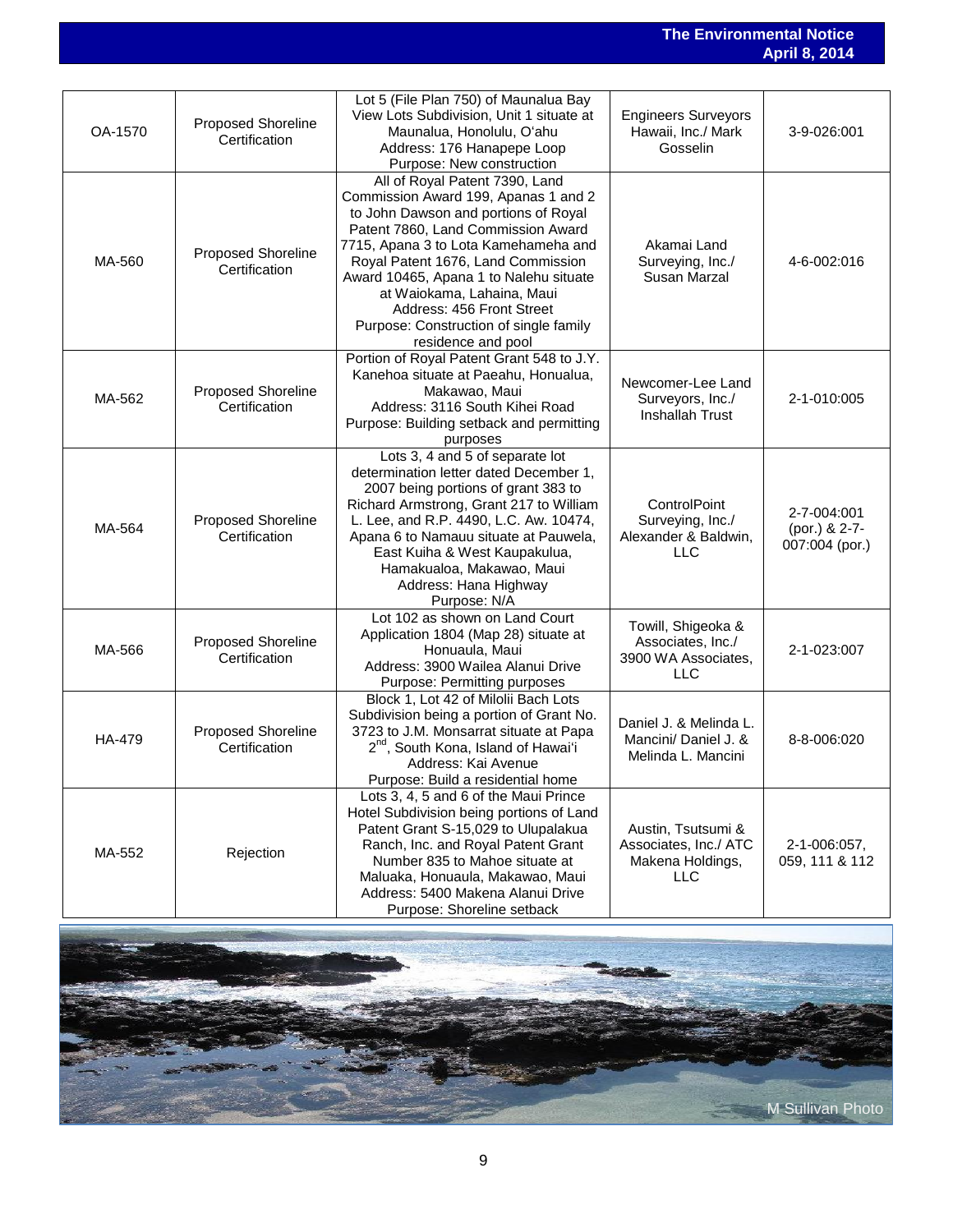## FEDERAL NOTICES

#### 1. [Revisions to the Hawaii SIP Regarding National Ambient Air Quality Standard Requirements](http://www.gpo.gov/fdsys/pkg/FR-2014-03-31/pdf/2014-05526.pdf) - March 31, 2014

The Environmental Protection Agency (EPA) is clarifying its final action on revisions to the Hawaii State Implementation Plan (SIP), published in the Federal Register on August 9, 2012. This final rule is effective on March 31, 2014.

On August 9, 2012 (77 FR 47530), EPA took final action to approve in part and disapprove in part a SIP revision submitted by Hawaii Department of Health (HDOH) on December 14, 2011 to address the infrastructure requirements of CAA section 110(a) (2) for the 1997 national ambient air quality standard (NAAQS) for ozone and the 1997 and 2006 NAAQS for fine particulate matter (PM2.5) (``2011 Hawaii Infrastructure SIP''). In this document, we are making certain corrections to the entries in the table in paragraph (3) of 40 CFR 52.620, clarifying the contents of the applicable plan as approved on August 9, 2012, and specifying the extent to which EPA disapproved the December 14, 2011 SIP submittal.

EPA has established a docket for this action, identified by Docket ID Number EPA-R09-OAR-2012-0228. The index to the docket for this action is available electronically at [http://www.regulations.gov](http://www.regulations.gov/) CONTACT: Dawn Richmond, Air Planning Office (AIR-2), U.S. Environmental Protection Agency, Region IX, (415) 972-3207, [richmond.dawn@epa.gov.](mailto:richmond.dawn@epa.gov)

#### 2. [Western Pacific Fishery Management Council Meetings](http://www.gpo.gov/fdsys/pkg/FR-2014-03-21/html/2014-06170.htm) - March 21, 2014

The Western Pacific Fishery Management Council (Council) will hold meetings of its and Hawaii and Pacific Remote Island Area Archipelago Plan Team (HI-PRIA PT), the Joint Hawaii, Marianas and American Samoa Archipelago Plan Team (Joint PT) and the Council's Fishery Data Collection and Research Committee--Technical Committee (FDCRC-TC). The HI-PRIA PT and Joint PT will review the status of the near shore fisheries, data collection issues and improvements, improvements in the Annual Catch Limit (ACL) specifications, and developing Cooperative Research Priorities and conduct a workshop to estimate fishing mortality (F) and natural mortality (M) using length-based estimates. The FDCRC-TC will develop a regional strategic plan for fishery research and data collection improvements and review the Council's 5 year research priorities.

The HI-PRIA PT meeting will be held on April 8, 2014, the Joint PT meeting on April 9-11, 2014, and the FDCRC-TC meeting April 14-16, 2014. The HI-PRIA PT, Joint PT and FDCRC-TC meetings will be held at the Council office, 1164 Bishop Street, Suite 1400, Honolulu, HI 96813 CONTACT: Kitty M. Simonds, Executive Director; telephone: (808) 522-8220.

#### 3. [Applications for Endangered Species Recovery Permits](http://www.gpo.gov/fdsys/pkg/FR-2014-03-21/html/2014-06170.htm) – March 24, 2014

The U.S. Fish and Wildlife Service, invite the public comment on the following applications for recovery permits to conduct activities with the purpose of enhancing the survival of endangered species. The Endangered Species Act of 1973 (as amended) prohibits certain activities with endangered species unless a Federal permit allows such activity. The Act also requires that we invite public comment before issuing such permits. To ensure consideration, please send your written comments by April 23, 2014 to: Program Manager for Restoration and Endangered Species Classification, Ecological Services, U.S. Fish and Wildlife Service, Pacific Regional Office, 911 NE 11th Avenue, Portland, OR 97232-4181. Please refer to the permit number for the application when submitting comments. All comments and materials we receive in response to this request will be available for public inspection.

Permit Number: TE-096741 Applicant: Naval Facilities Engineering Command Pacific, Pearl Harbor, Hawaii. The applicant requests an amendment to an existing recovery permit to take (collect eggshells, monitor nests and nest temperature, locate with taped-playback calls, capture, band, measure, mark, collect blood and feather samples, radio-tag, and release) the Micronesian megapode (Megapodius laperouse laperouse) in conjunction with scientific research in the Commonwealth of the Northern Mariana Islands for the purpose of enhancing the species' survival.

Permit Number: TE-043638 Applicant: Directorate of Public Works, U.S. Army, Schofield Barracks, Hawai'i. The applicant requests an amendment to an existing recovery permit to take (collect for captive propagation) Hawaiian picture-wing flies Drosophila aglaia, D. hemipeza, D. montgomeryi, D. obatai, D. substenoptera, and D.tarphytrichia, and to remove and reduce to possession Tetramolopium lepidotum ssp. Lepidotum (no common name) on Oahu Island, Hawaii, in conjunction with life-history studies for the purpose of enhancing their survival